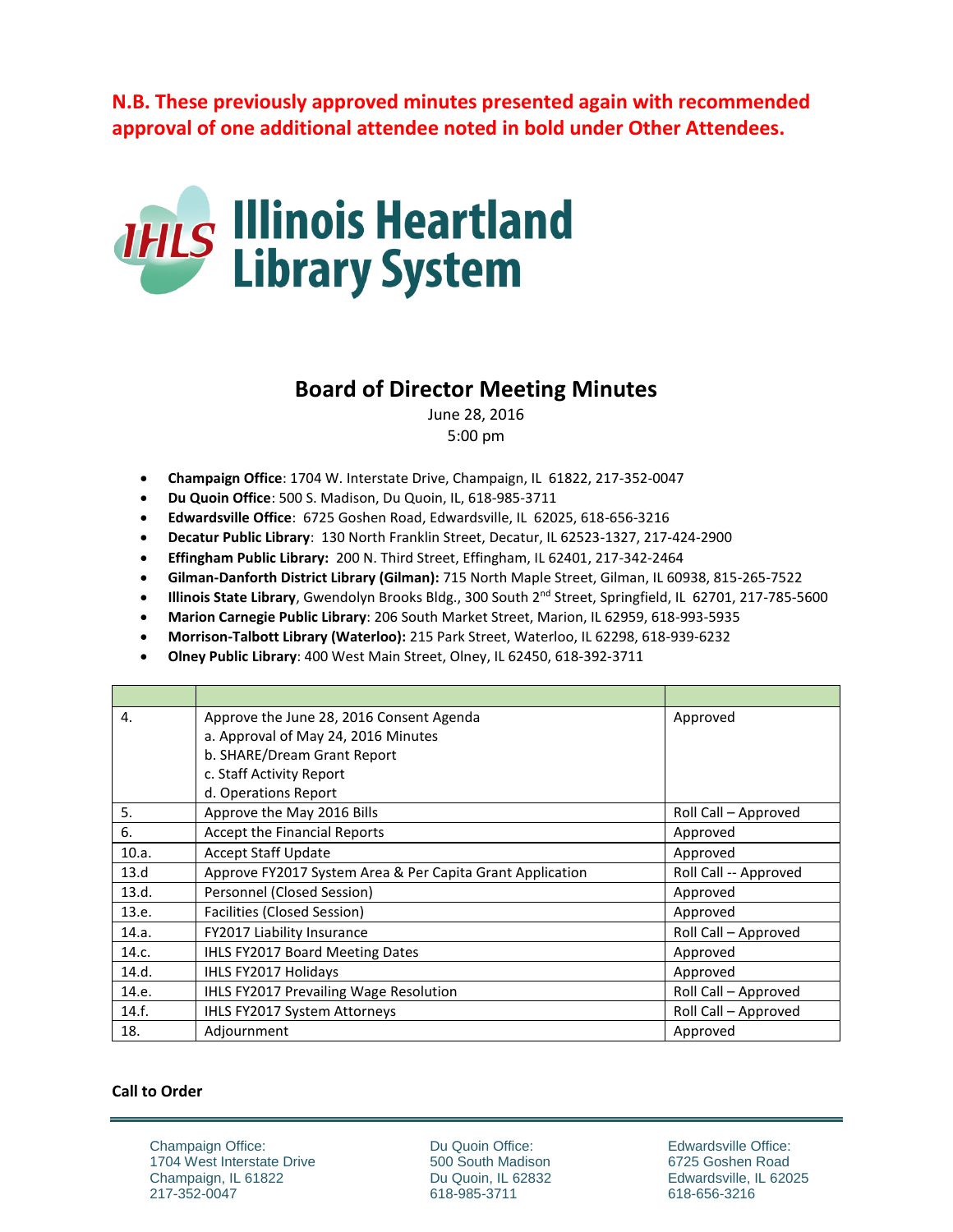-Leander Spearman called the meeting to order at 5:03 pm

# **Roll Call**

Board Members: Champaign: Geoff Bant Edwardsville: Mary Barteau, Mary Beil, Lynda Clemmons, Jim Fenton, Rachel Fuller, Tina Hubert, Sarah Isaacs, Susan Justice, Lee Spearman, Sandy West Effingham: Charlene Topel (via phone due to VTel being down) Illinois State Library: Greg McCormick, Deb Aggertt, Tom Huber Absent: Gary Denue By phone: Clyde Hall enters at 5:10, George Trammell enters at 6:40 pm

# Other Attendees:

Champaign: (via phone due to VTel system down) Joan Bauer, Janet Cler Du Quoin: (via phone due to VTel system down) Ellen Popit Edwardsville: Troy Brown, Joe Beil, Julia Beil, Gary Jones, Jenna Dauer, Sara Zumwalt, Desiree Bennyhoff, Bev Obert, Bobbi Perryman, Linda Petty, Susan Palmer, Linda McDonnell, Julia Pernicka, Brant Wingerter, John Phillips, Rhonda Johnisee, Adrienne Elam, Stacie Bushong, Chris Dawdy, Colleen Dettenmeier, Shirley Paden, Vince Andrzejewski, Brandon Chapman, **Leslie Bednar** Decatur Public Library: VTel system down, no attendees Effingham Public Library: no additional attendees Gilman-Danforth District Library: VTel system down, no attendees Marion Carnegie Public Library: VTel system down, no attendees Morrison-Talbot Public Library: VTel system down, no attendees Olney Public Library: VTel system down, no attendees

# **Consent Agenda**

-Sandy West motioned, Susan Justice second. Motion passed.

# **Approval of Bills May 2016**

-Jim Fenton motioned, Sandy West second. Motion passed by roll call.

# **Financial Reports**

-Tina Hubert motioned, Sandy West second. Motion passed.

# **FOIA Update**

-None

# **Public Comment**

-Bev Obert thanked IHLS for her commemorative brick.

# **Communication**

-Leslie Bednar presented an overview of IHLS progress in its first 5 years.

### **Staff Report**  Staff Update -Sandy West motioned, Susan Justice second. Motion passed.

# Secondary Employment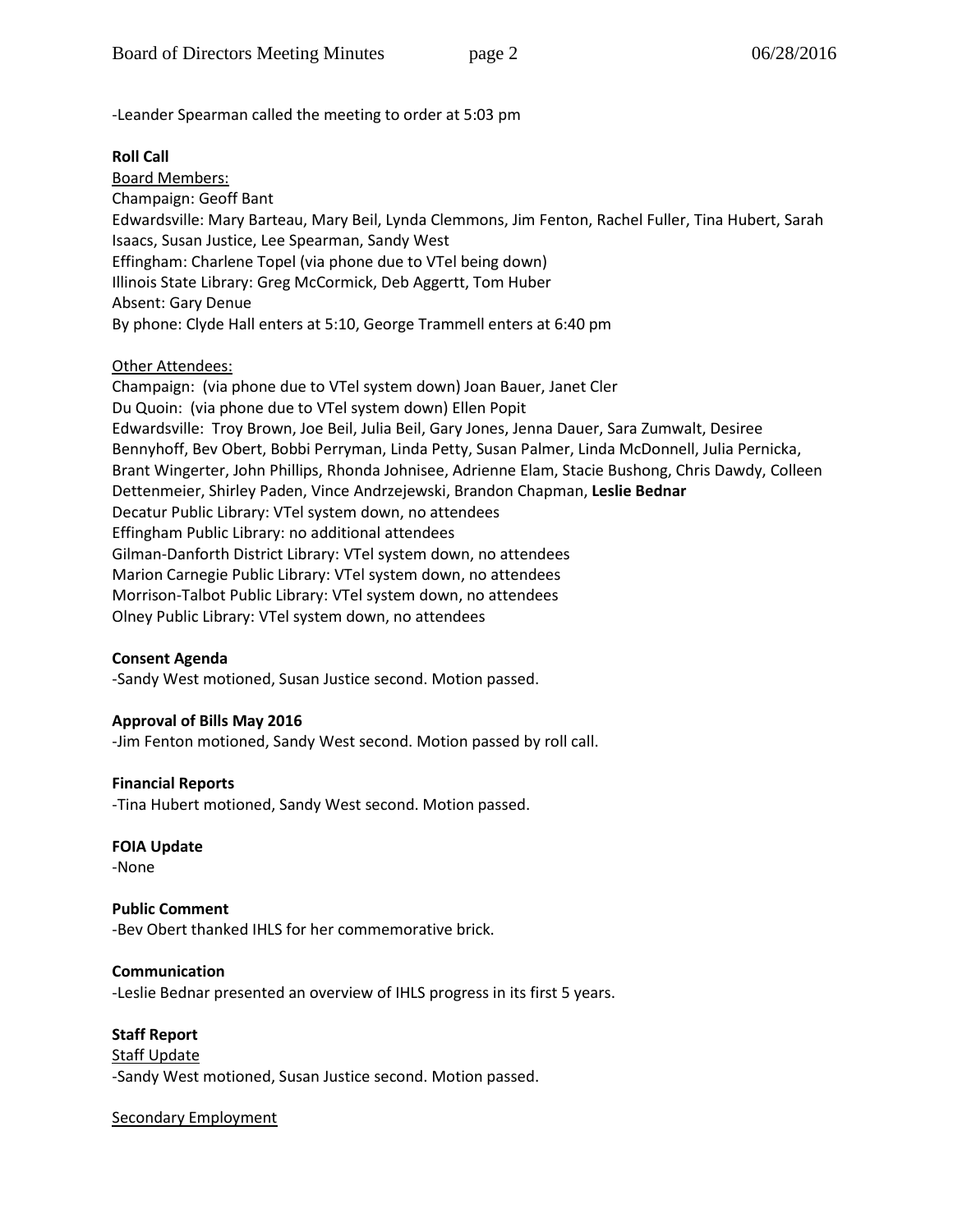-None

Personnel -None

# **Illinois State Library Report**

-Deb Aggertt reported that Greg McCormick is interim deputy director of the Illinois State Library (ISL). Members have begun to receive per capita grants. The Governor has called legislators back into session and Greg remarked there are a number of stop gap bills being proposed.

# **Committee Reports**

# Executive

-Lee informed board members they will be giving Leslie Bednar her evaluation.

**Finance** 

-Sandy West reported the committee met and discussed the FY2017 grant budget and narratives.

# Membership & Policy

-Susan Justice reported the committee discussed the draft Plan of Service.

# Facilities & Operations

-Sarah Isaacs reported the committee reviewed the Operations report and they are happy to know an ILDS contract with RAILS is being reviewed.

# Personnel

-Rachel Fuller reported the committee worked on proposed changes to the personnel code.

# **Unfinished Business**

# State Budget Situation

-Leslie Bednar reported, as budget impasse wears on, IHLS is resolved to look at this situation through a positive lens. There have been a lot of changes going on the last five years and we are still here and improving services all along the way. IHLS appreciates the good working relationship we have with the ISL and feel we have mutual goals. IHLS is happy to support ISL during their leadership transition.

# FY2017 System Area & Per Capita Grant Application

-Sandy West motioned, Sarah Isaacs second. Motion passed unanimously by roll call vote.

# Budget and Budget Narrative

**-**Leslie Bednar and Adrienne Elam explained the Capital and SHARE budgets. Capital budget has streamlined and optimized versions. Tina Hubert asked if the streamlined version represent the 58% budget and optimized version represents 100% FY2015 budget. Adrienne Elam confirmed.

# Plan of Service

-Ellen Popit gave an explanation of the changes in the Plan of Service draft. Sandy West motioned, Sarah Isaacs second. Motion passed unanimously by roll call vote.

# FY2017 Health Insurance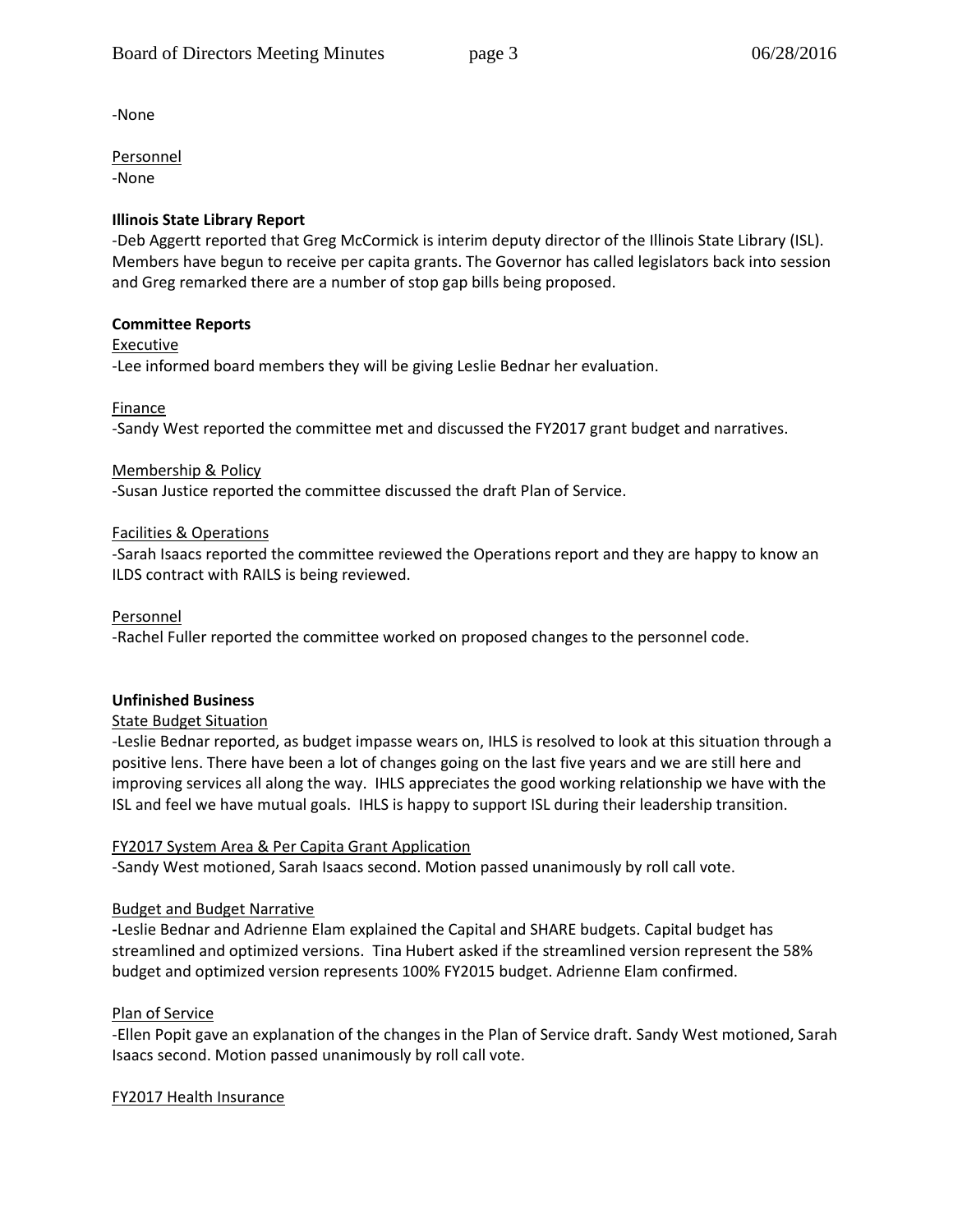Leslie Bednar reported the current insurance is a 15-month plan, can remain at current rate and current provider through September 30. Brokers did not return information in time for us to review before sharing with the board. We will present to committees and board in July.

# Personnel

Sandy West motioned to go into closed session, Rachel Fuller second. Motion passed and went into closed session at 5:59 pm.

# Facilities

-Held in closed session. Returned to open session at 6:19 pm**.** 

# Executive Director Evaluation

-Leander Spearman asked the board to complete the web evaluation form within the next few days and send to him.

# **New Business**

# FY2017 Liability Insurance

Sandy West presented – asked finance, executive, and operations committees to look ahead and consider during their meetings. Motion for Option 2: Tina Hubert, Sarah Isaacs second. Motion passes by roll call vote.

# IHLS Personnel Code

-Rachel Fuller presented – offering for a first read. Approval request at the July board meeting.

# IHLS FY2017 Board Meeting Dates

-Rachel Fuller motioned to approve both Board meeting dates and Holidays, Sandy West second. Motion passed.

# IHLS FY2017 Holidays **-**Approved with Board meeting dates.

IHLS FY2017 Prevailing Wage Resolution

-Jim Fenton motioned, Tina Hubert second. Motion passed by roll call vote

# IHLS FY2017 System Attorneys

Tina Hubert motioned, Sandy West second. Motion passes by roll call vote.

# Acknowledgement of Retiring Board Members

-Sarah Isaacs, Sandy West and Tina Hubert presented certificates and gifts to Leander Spearman, George Trammell, Lynda Clemmons and Susan Justice.

# **Agenda Building**

-Leander Spearman reminded all board members to turn in their committee documents in a timely fashion.

# **Public Comment**

-The question was asked if there was any action under unfinished business concerning facilities. The answer was no.